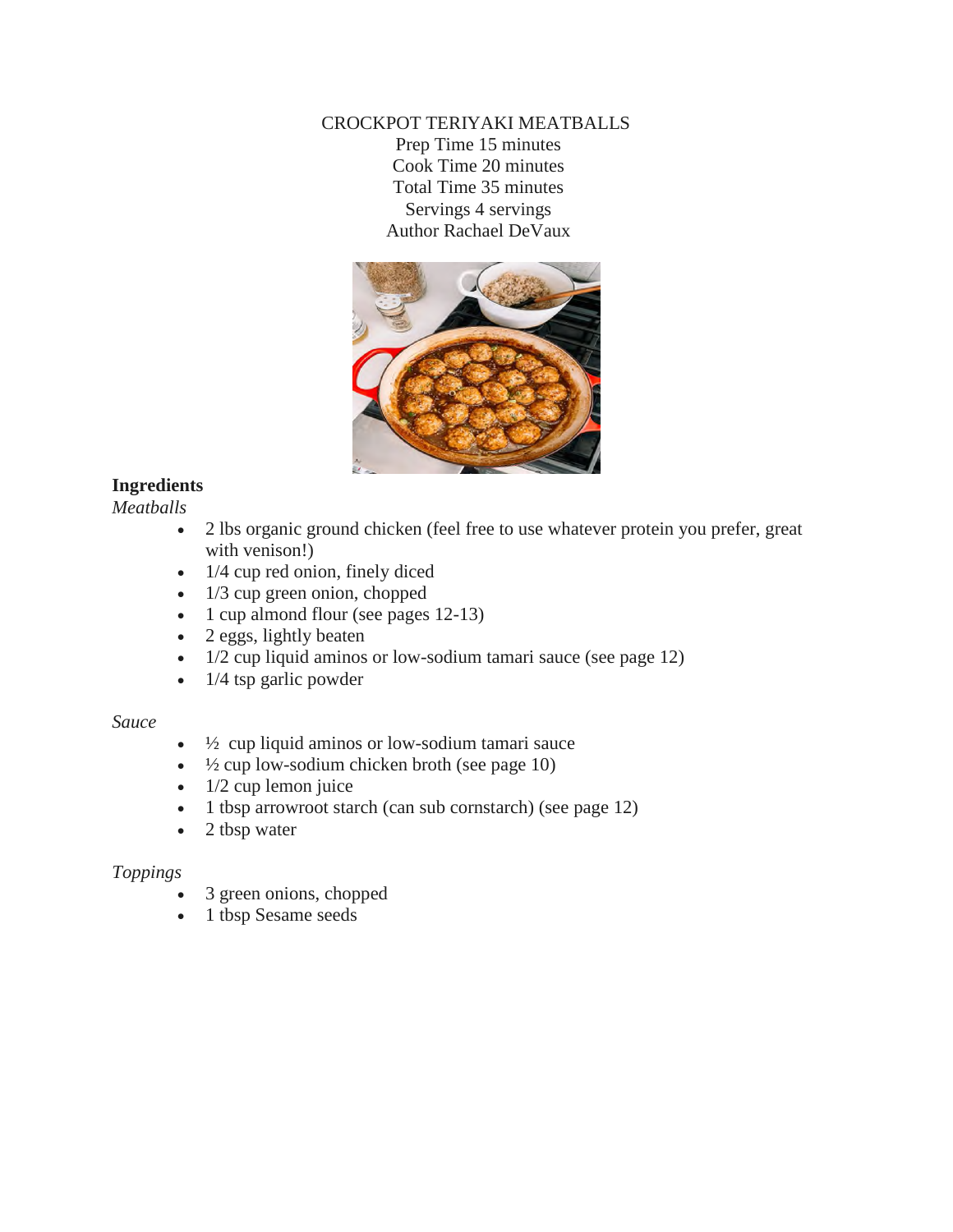- 1. In a large bowl, mix all of the meatball ingredients together.
- 2. With wet hands, roll mixture into 1.5-inch balls and place in crock pot (4 hours high, 8 hours low). You'll have to be gentle when rolling and continue to wet hands to prevent sticking.
- 3. Heat liquid aminos, broth+lemon juice in a large skillet. Mix arrowroot starch with water in a small bowl until fully dissolved before adding to sauce.
- 4. Once boiling, bring down to simmer. Add meatballs once they're done, toss in sauce  $&$  top with green onion + sesame seeds.
- 5. Serve with brown rice and add a big salad / sautéed broccolini on the side.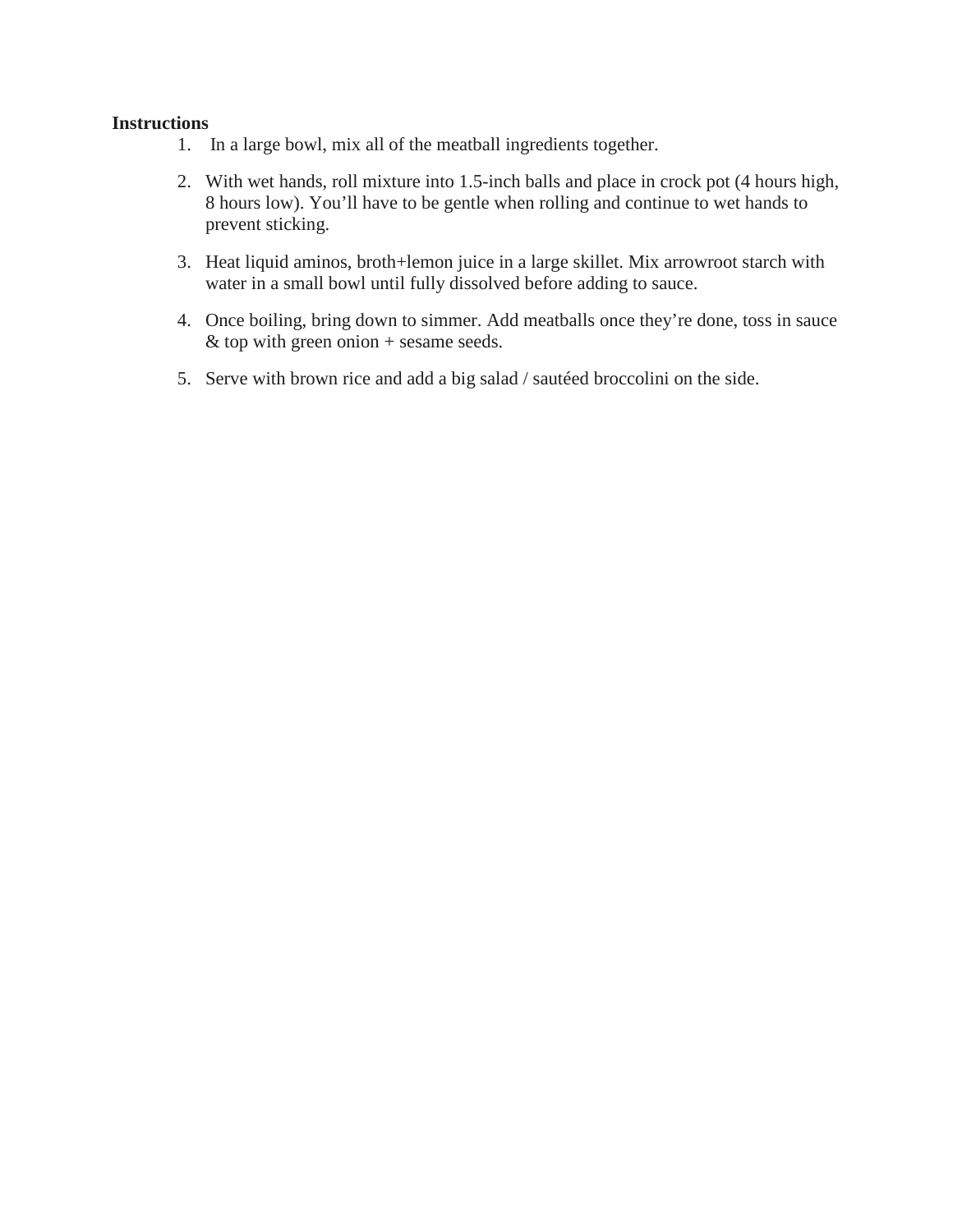Greek Yogurt Spinach Artichoke Dip PREP TIME: 5 mins COOK TIME: 25 mins TOTAL TIME: 30 mins YIELD: 16 Author: Fit Mitten Kitchen



## **Ingredients**

- 1 10oz package frozen spinach, thawed
- $\bullet$  1 1/2 cups plain Greek yogurt (whole milk, 2%, nonfat all work) (see page 14)
- 1 14oz can artichoke hearts, drained and chopped
- 2 cloves garlic, minced (or 2 tsp minced)
- 6 oz feta, crumbled (about 1 cup)
- 1/3 cup grated parmesan, plus more for topping

- 1. Preheat oven to 350ºF. Grease a 1 quart casserole dish or 8×8 glass pan, set aside.
- 2. Make sure frozen spinach is completely thawed before squeezing out liquid. Cut a small hole in the bag and squeezed the spinach in the bag and let the water drain out. Open up bag completely place spinach between cheese cloth, tea towel or mesh strainer bag. Make sure all of the liquid is out.
- 3. In large bowl add yogurt, chopped artichoke hearts, squeezed out spinach, garlic, crumbled feta and parmesan. Fold in all of the ingredients with large spatula to combine, mixing together well.
- 4. Transfer mixture to prepared baking dish. Topping with more sprinkles of parmesan.
- 5. Bake for 30-35 minutes, until cheese topping is golden. You can also switch the oven to broil the last 5 minutes to get the cheese golden.
- 6. Serve with your favorite chips, crackers, and/or veggies, enjoy!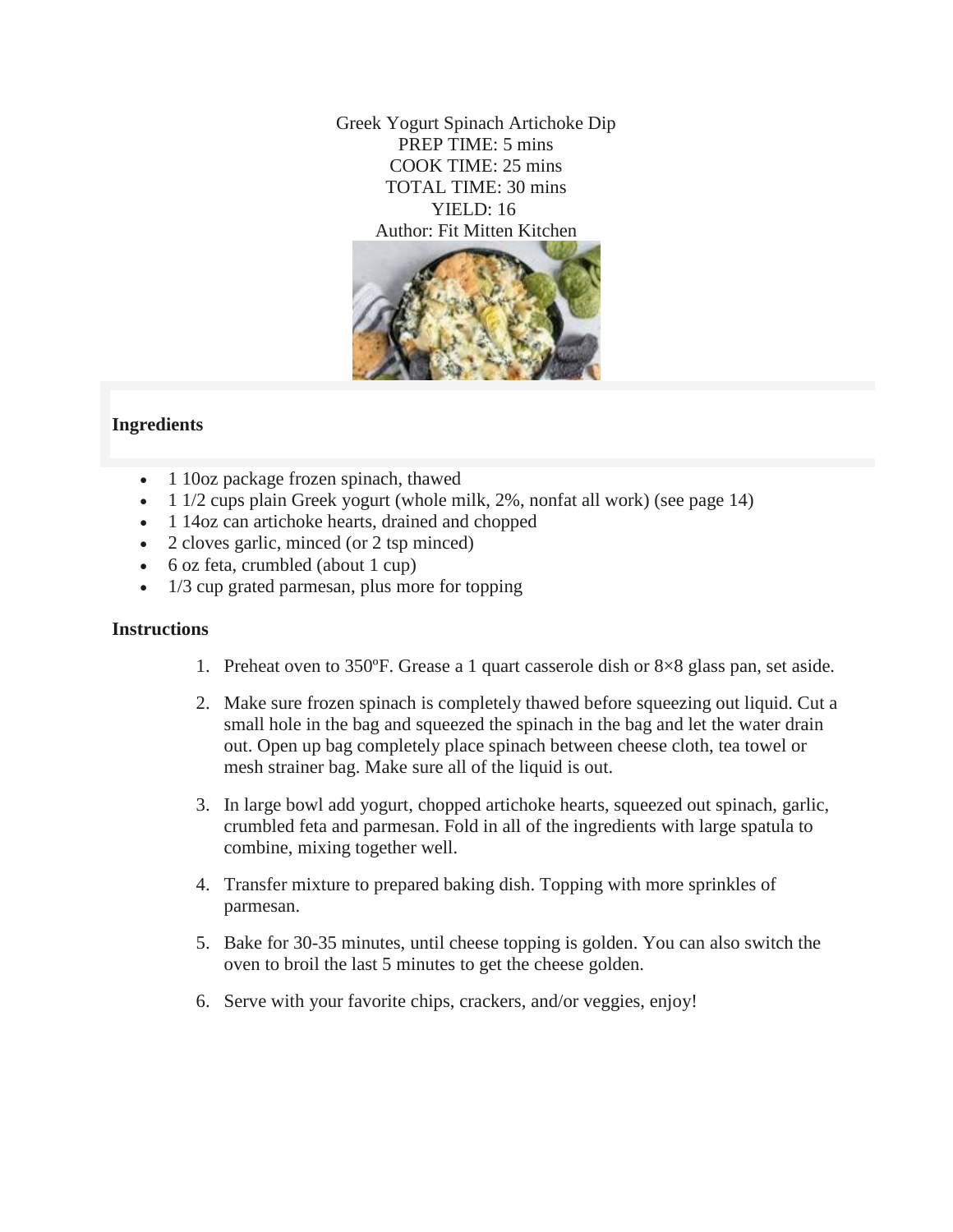Zucchini Pizza Bites Total: 20 min Active: 10 min Yield: 12 bites Author: Sunny Anderson: Food Network



## **Ingredients**

- Cooking spray
- 1 medium zucchini
- 1/4 cup low-sodium tomato sauce
- 1/2 cup shredded mozzarella

- 1. Preheat the oven 400 degrees F. Line a baking sheet with aluminum foil and spray with cooking spray.
- 2. Slice the zucchini 1/4-inch thick; you should get about 24 slices. Place the slices on the prepared baking sheet and sprinkle with salt. Top each slice with 1/2 teaspoon marinara sauce and 1 teaspoon mozzarella.
- 3. Bake until the cheese is melted and bubbly, about 8 minutes.